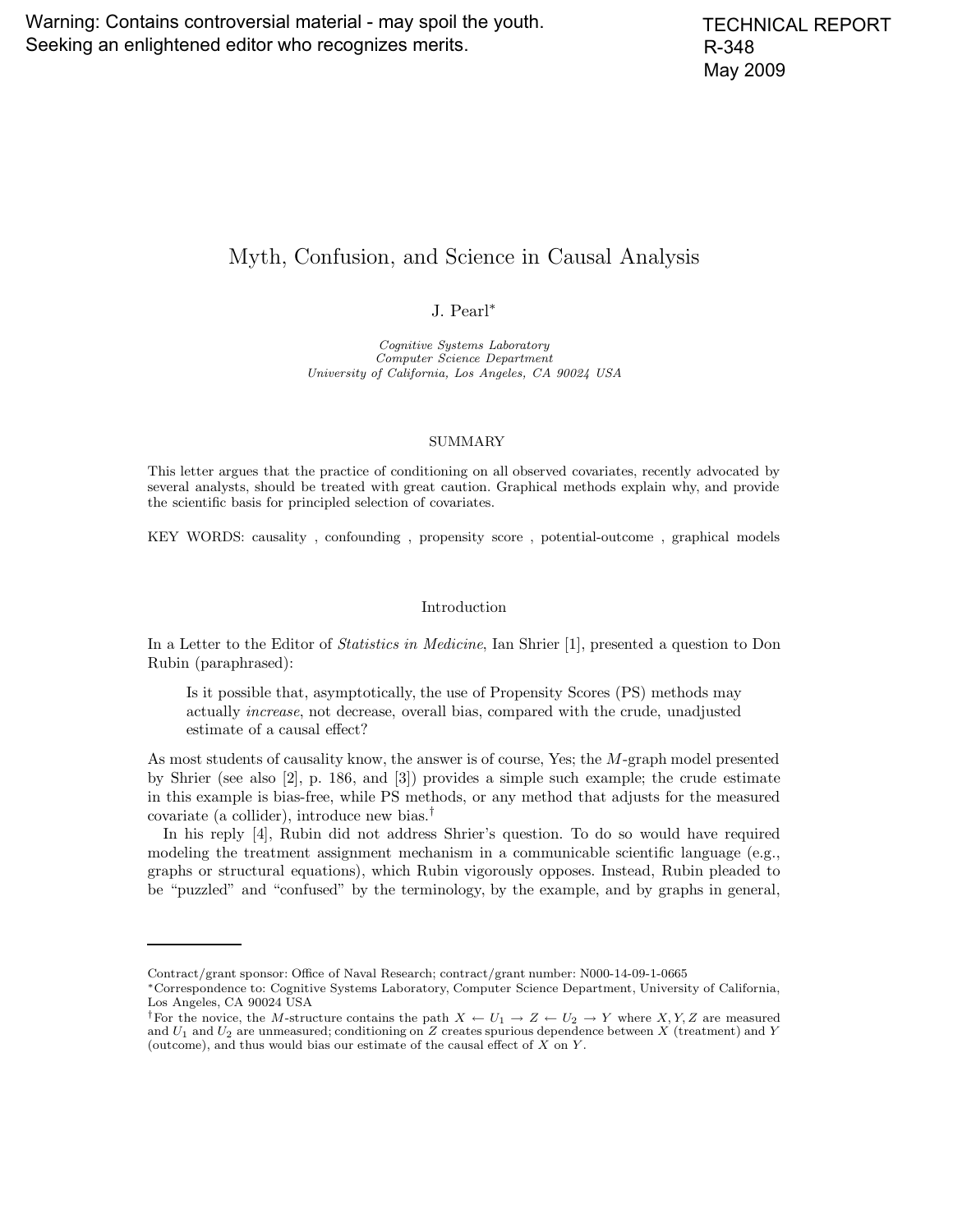### 2 J. PEARL

and repeated his decade-long confession that he does not find graphs to be "helpful to clear thinking about the estimation of causal effects"

Hoping to illuminate Rubin's confusion, three letters were then sent to Statistics in Medicine, by Shrier [5], Sjölander  $[6]$ , and myself [7], in which the nature of the M-bias was explained and exemplified, and Shrier's question repeated and demonstratively shown to yield an affirmative answer.

To no avail. In his Author Reply, Rubin [8] rejected all three letters as "based on an unprincipled and confused theoretical perspective." Fortunately, this time Rubin understood Shrier's question and, anxious to demonstrate the superior insight of his graph-less model, answered it with a sweeping and false NO: "to avoid conditioning on some observed covariates,... is nonscientific ad hockery."

Not surprisingly, Rubin's attempt to defend this answer uncovered a much deeper confusion, this time touching on the nature of confounding, the dictates of the Bayesian paradigm, and the norms of principled scientific perspectives. Given the esteemed stature of professor Rubin in statistics circles, it is important to discuss these confusions at some length, for they may be broadly held among readers of SIM.

### 1. The more the better?

Rubin starts by arguing that the phenomenon of M-bias is not new; it merely reflects the well known fact that two independent variables may become dependent once we condition on a third.

Indeed, the phenomenon rests on the well known Berkson paradox [9] (see [2], p. 17, for historical background), in which two independent causes of a common effect (e.g.,  $U_1$  and  $U_2$ in footnote †) become dependent when we observe the effect; intuitively, information refuting one cause should make the other more likely. This phenomenon is in fact the basis for reading independencies in graphical models (DAG's) where conditioning on a collider (or a descendant thereof) is treated differently from conditioning on a non-collider (see [10, 11]).

Given that the phenomenon is common and well known, the question arises why many researchers within the potential-outcome paradigm are unaware of its logical consequences, namely, that adding a covariate to the analysis may create spurious associations between treatment and outcome and this, in turns, may increase or decrease confounding bias. Paul Rosenbaum, for example, is one of many researchers who seems unaware of this possibility, for he writes: "there is no reason to avoid adjustment for a variable describing subjects before treatment" [12], p. 76.<sup>‡</sup>

Rubin tries to defend this tradition using an example in which gender is the covariate in question. This, of course, does not address Shrier's question, because it a priori excludes Mbias from consideration. Gender is a variable that is exogenous in most studies of interest and, hence, cannot be modeled as a collider and cannot exhibit M-bias. With this in mind, Rubin's logic reads as follows: since it is silly not to adjust for gender in observational studies, it must

<sup>‡</sup>My survey of the propensity score literature has revealed that this belief is shared by almost all authors who do not use graphs. Alerting them to its fallacy has resulted in thankful acknowledgments, with the exception of a few hard-liners whom I prefer not to name.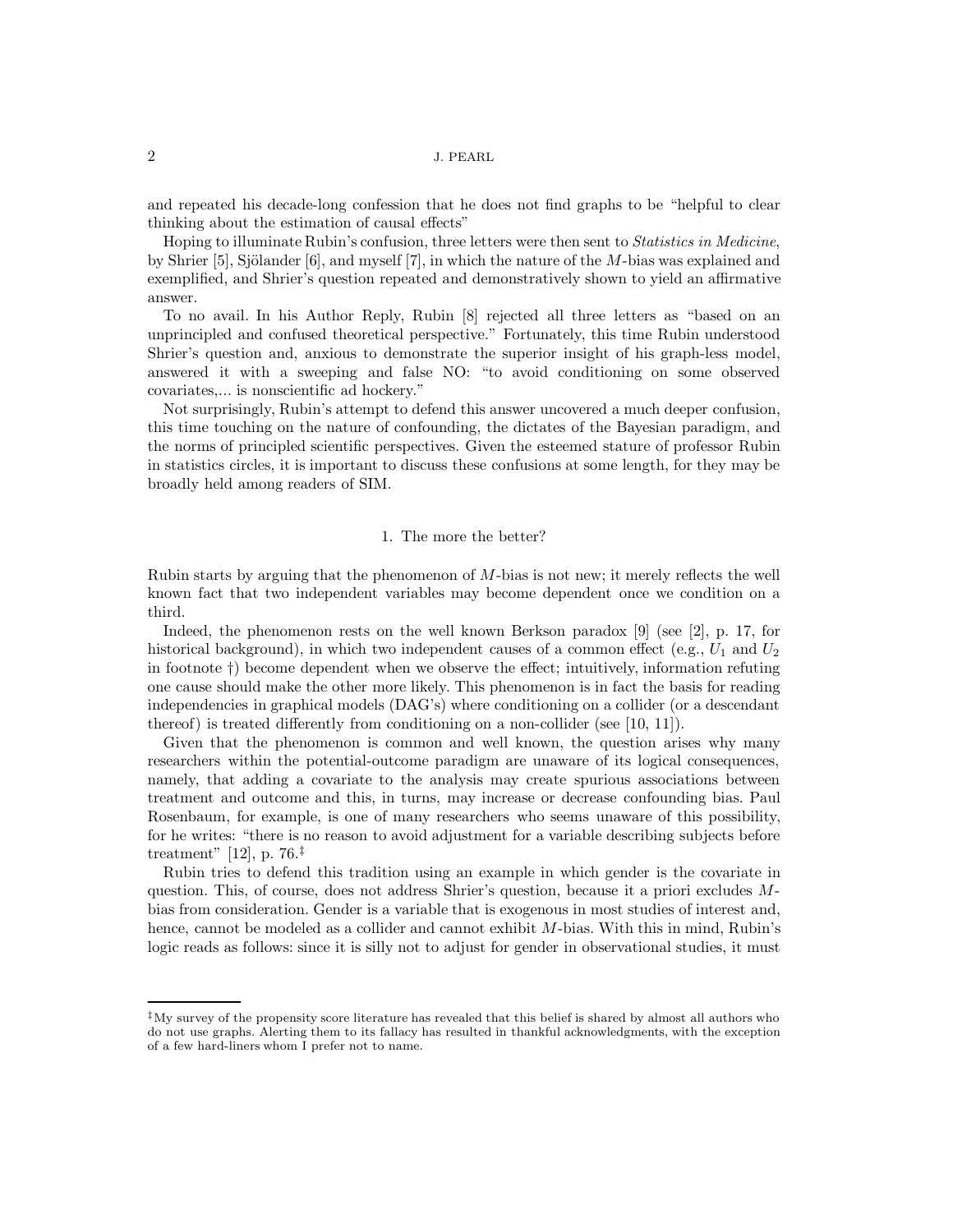be "nonscientific" to refrain from adjusting for any measured covariate. I do not know many readers who would be persuaded by this logic, but one can never predict the psychological ripple of a bad example.

### 2. Is M-bias rare?

Rubin's next claim is that M-bias is a rare phenomenon, like "trying to balance a multidimensional cone on its tip." This is factually wrong. M-bias is not a phenomenon that depends on finely-tuned, "hoped-for compensating imbalances" as caricatured by Rubin but, rather, a structural property, persisting no matter what parameters are assigned to the various associations in the model.§

While finding a pure M-structure, totally free of bias, may indeed be rare in practical studies (not unlike the rarity of finding any conditional independence,) cases containing local M-structures are abound. For example, every time we condition on a variable that is not causally related to both treatment and outcome but merely associated with the two, we may introduce an M-bias. This is because such a variable may be an indicator of several unobserved factors, some affecting treatment and some affecting outcome; by conditioning on this variable, we induce associations among those two types of factors. In doing so, we would not know if we increased, or decreased, overall bias.

As a curious and illuminating example, many of the covariates listed in Rubin's account of the US tobacco litigation [13] fall into this category; they have no causal effect on smoking habits or on lung diseases, and yet they are statistically related to both, and are selected therefore for adjustment by astute researchers. To witness, the first covariate that appears in Rubin's table (p. 28) is "seat-belt usage." Obviously, seat-belt usage has no causal effect on smoking or lung diseases; it is merely an indicator of a person's attitudes toward societal norms as well as safety and health related measures. Some of these attitudes may affect smoking habits, and some may affect susceptibility to lung diseases. If we have good reasons to believe that these two types of attitudes are marginally independent, we have a pure M-structure on our hand. But even if marginal independence does not hold precisely, conditioning on "seat-belt usage" is likely to introduce spurious associations, hence bias, and should be approached with caution. Cogently, Rubin's sweeping advice "to condition on all observed covariates" is likely to be harmful if applied uniformly to the covariates that he himself lists in the US tobacco litigation study.¶

 $\S$ Take two independent variables, say the outcomes,  $U_1$  and  $U_2$ , of two fair coins, and a third variable, Z, that depends on both, say a bell that rings with probability  $p = 0.75$  when  $U_1 = U_2$ . If we insist on estimating the conditional probabilities  $P(u_1, u_2|Z = 0)$  and  $P(u_1, u_2|Z = 1)$  from finite sample, it would be a "hoped-for" miracle indeed to discover that  $U_1$  and  $U_2$  are independent. However, given our prior knowledge about the science of coins, the independence of  $U_1$  and  $U_1$  ceases to be "hoped-for" and becomes structural; it can be assumed a priori without taking any measurement of Z. Even the strictest Bayesian would forgive us in this case for refraining from conditioning on  $Z$  or, for that matter, ignoring measurements of  $Z$  altogether.

<sup>¶</sup>Other listed covariates in this category are: "Insurance type," "whether Doctor ever told having diabetes," "whether reported suffering from arthritis," "membership in clubs," "home ownership," and more.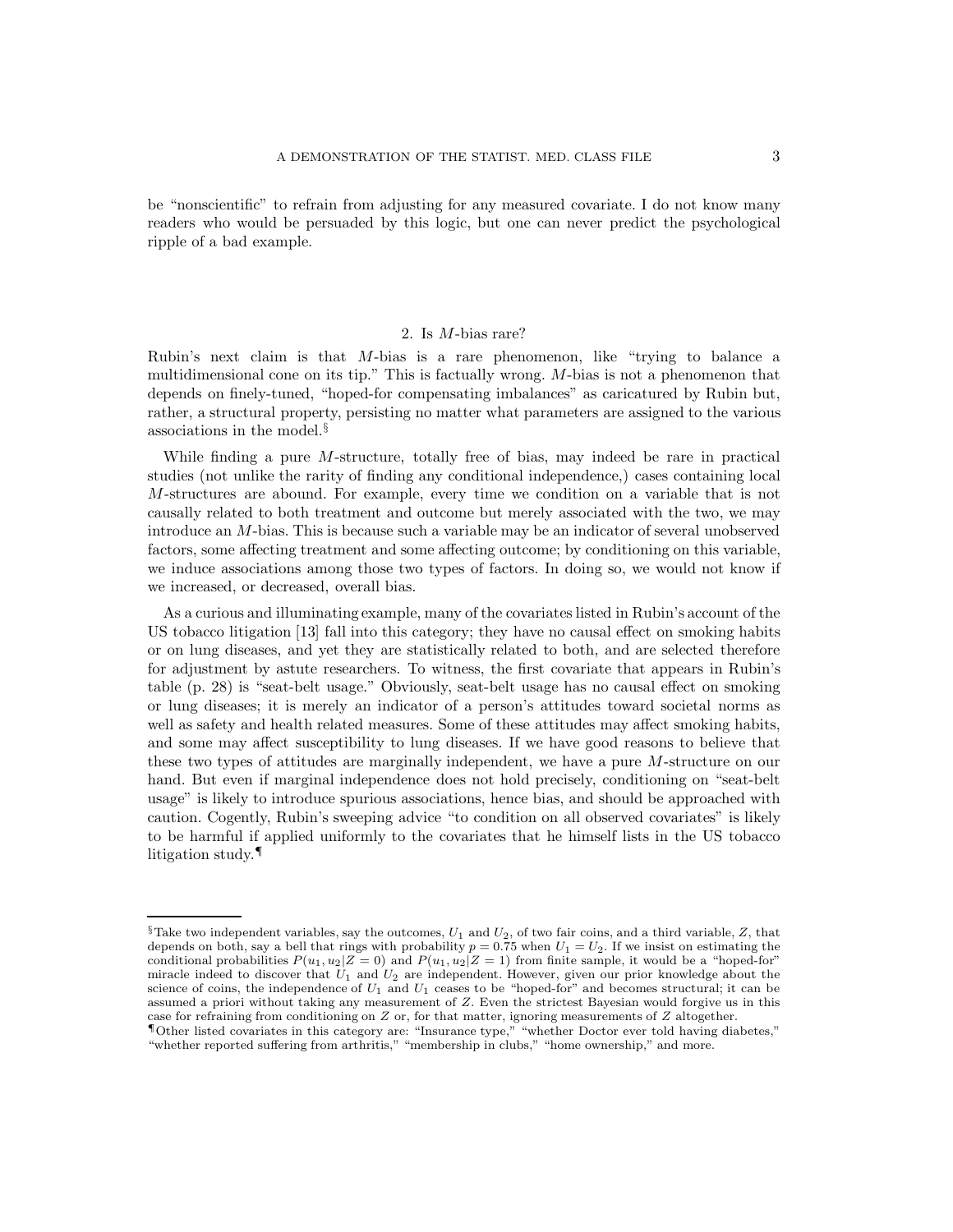### 4 J. PEARL

### 3. Bayesianism versus Dogmatism

Rubin's last defense of indiscriminate adjustment appeals to Bayesian philosophy: "The Bayesian paradigm" says Rubin, "essentially directs us to condition on all observed values. To avoid conditioning on some observed covariates,... is neither Bayesian nor scientifically sound but rather it is distinctly frequentist and 'nonscientific ad hockery."

I differ with Rubin on this interpretation of Bayesianism, and, naturally, on his conception of principled scientific methodology. While the Bayesian paradigm teaches us indeed that one should not ignore the prior knowledge in our possession and the variables that we can observe, it does not license us to blindly condition all probabilities on those observations. Instead, it instructs us to think carefully if conditioning would advance us towards the quantity we wish estimated, or away from that quantity.

In causal analysis, Bayesianism actually directs us to refrain from conditioning on certain variables. This occurs when prior scientific knowledge informs us that conditioning would bias our estimates. Perhaps the most familiar example of such warning is the classical prohibition against adjusting for variables that lie on the causal pathway between treatment and outcome [14], p. 48. Here, qualitative knowledge about causal relationships, inexpressible in the language of statistical associations warns us to ignore available measurements. The  $M$ -structure constitutes another example in this class; again, knowledge about causal relationships, depicted graphically, warns us that adjusting for available measurements (e.g., seat-belt usage) would be inappropriate for estimating a causal effect.

There are of course problems where it is appropriate to condition on the collider of an Mstructure. For example, if we merely wish to predict whether a given person is a smoker, and we have data on the smoking behavior of seat-belt users and non-users, we should condition our prior probability  $P(smoking)$  on whether that person is a "seat-belt user" or not. Likewise, if we wish to predict the causal effect of smoking for a person known to use seat-belts, and we have separate data on how smoking affects seat-belt users and non-users, we should use the former in our prediction. Such class-specific causal effects could be estimated, for example, by conducting randomized clinical trials among seat-belt users and non-users, or, in observational studies, by finding a set of covariates S that renders the class-specific causal effect among seat-belt users and non-users identifiable.<sup>||</sup> However, if our interest lies in the average causal effect over the entire population, then there is nothing in Bayesianism that compels us to do the analysis in each subpopulation separately and then average the results. The class-specific analysis may actually fail if the causal effect in each class is not identifiable. This is precisely what happens in M-structured cases; the causal effect in each sub-population is not identifiable, while the overall causal effect is. By blindly conditioning on the collider of an  $M$ -structure one does not estimate the causal effect in the corresponding subpopulation but, rather, some spurious association that may have nothing to do with cause or effect. Principled researchers, both Bayesians and non-Bayesians, should shun such methodology as "nonscientific ad hockery."

But the M-structure is but the simplest toy example where uncritical conditioning may lead to increased bias. In a complex multivariable observational study there may be several

Identifiability is a more general concept than "strong ignorability," permitting a bias-free estimation of the target quantity by any means, not necessarily through adjustment. Complete criteria for the identifiability of class-specific causal effects is given in Shpitser and Pearl [15].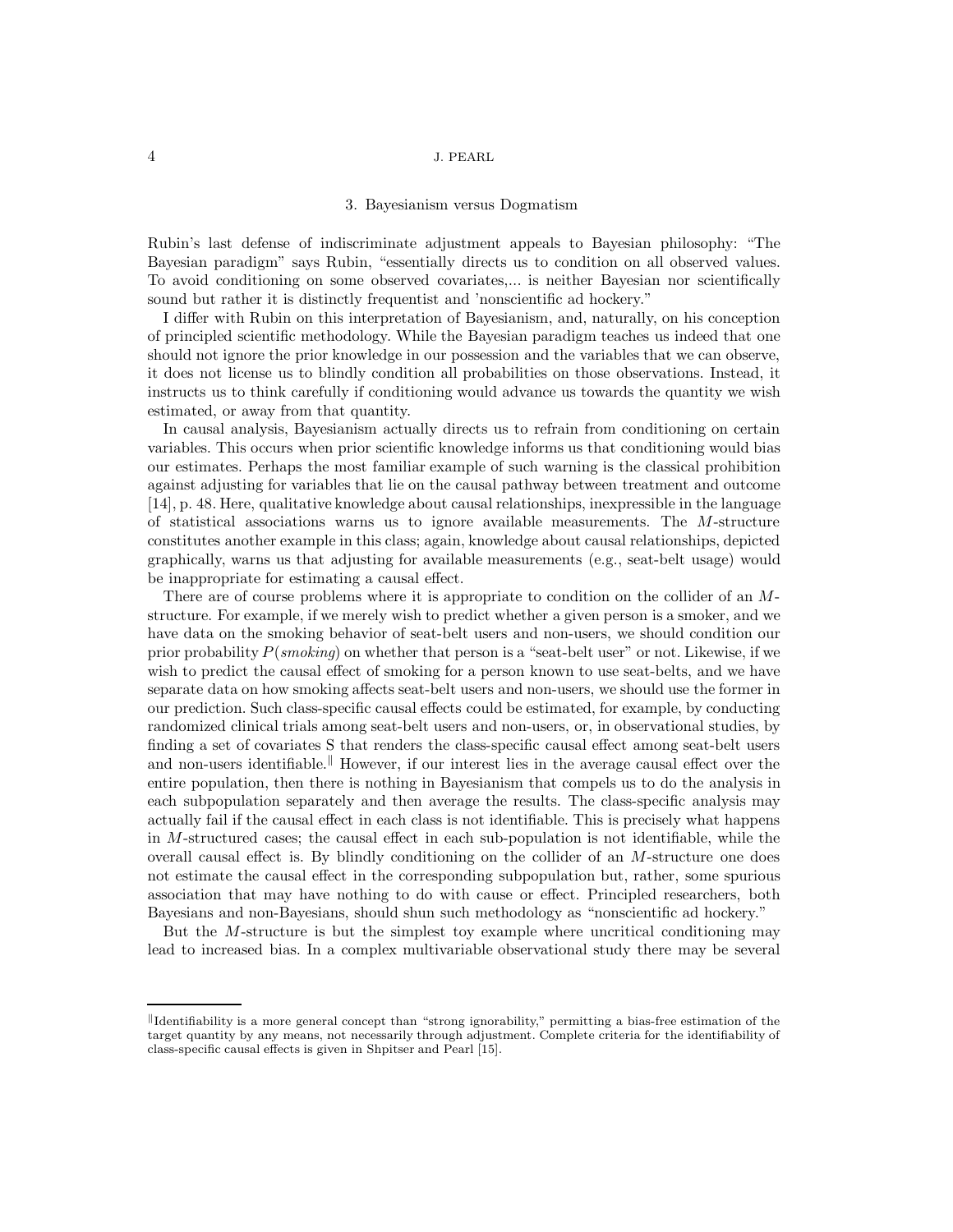covariates embedded in a complex network of relationships which act like colliders in local M-structures; conditioning on these covariates may increase or decrease bias in a way that is not totally predictable without a detailed scientific model of the problem at hand.

The source of Rubin's confusion lies in refusing to accept M-structures, and graphs in general, as a legitimate representation of scientific knowledge, from which one can tell a priori whether bias may or may not be created by adjustment. The only notation that Rubin accepts is the one based on ignorability type equations. Unfortunately, this notation discourages a serious examination of prior scientific knowledge available to researchers and, consequently, it does not allow quick determination of whether conditioning is admissible. For example, to express the common knowledge that seat-belt usage  $(Z)$  has no effect on smoking  $(S)$  or outcome  $(Y)$ , which in the graphical language would be represented as missing arrows from Z to  $S$  or  $Y$ , would be written

$$
S_z(u) = S(u) \text{ and } Y_{zs}(u) = Y_s(u)
$$

in the restricted potential-outcome language used by Rubin. To further express the assumption that factors causing seat-belt usage are mutually independent, ignorability type expressions are needed, which represent independencies among counterfactual variables.

While it is possible to translate the knowledge conveyed by a graph into formulae in potential-outcome language (see [2], pp. 98-102) the resulting mathematical expressions are so far removed from the way people communicate scientific knowledge that researchers in Rubin's camp have simply given up on representing such knowledge. This leaves them unable to tell whether "ignorability" holds or does not hold in a given problem. For many in the graph-less camp, the notion of "ignorability" is viewed as a miracle to be hoped for, not a condition that one can confirm or disaffirm from scientific knowledge, nor is it a target to be achieved by careful selection of covariates.∗∗ In contrast, graphical methods permit researchers to understand what conditions covariates must fulfill before they eliminate bias, what to watch for and what to think about when covariates are selected and, not the least important, whether we have the knowledge needed for principled covariate selection.<sup>††</sup>

In general, causal inference is orthogonal to the Bayesian-frequentist debate. Berkson's paradox, the basis for M-bias, can be demonstrated using both frequency analysis and subjective human judgment. Once a Bayesian philosopher accepts and respects causal information as a legitimate component of one's prior knowledge, the Bayesian paradigm would protect one from following Rubin's advice to condition on all available measurements.

This discussion does not negate, of course, any of the teachings of the potential-outcome framework, which was shown ([2], pp. 228-234) to be a limited-vocabulary, yet mathematically equivalent version of the structural causal model that my colleagues and I have developed; a

<sup>∗∗</sup>A recent confession reads: "[ignorability] assumptions are usually made casually, largely because they justify the use of available statistical methods and not because they are truly believed" (workshop proceedings, unpublished). I am yet to find a single article that uses what Rubin [13] calls "the assignment mechanism,"  $P(W|X, Y(0), Y(1))$ , to determine whether "strong ignorability" holds in a given problem (see [2], pp. 341-4). ††Equally puzzling is Rubin's new definition of "ignorability," a word he helped coin. In his concluding comments, he states: "'strong ignorability' is defined to be conditional on all observed covariates." Now, what if bias can be eliminated by conditioning on a subset of the observed covariates, and not the whole set. Are we instructed then to refrain from naming the treatment "strongly ignorable given the subset?" Or should we perhaps rename it "wisely ignorable"? Frankly, I prefer the adjective "de-confoundable" over "ignorable," it is far more informative and definitely more resilient to surprising re-definitions of the kind introduced by Rubin.